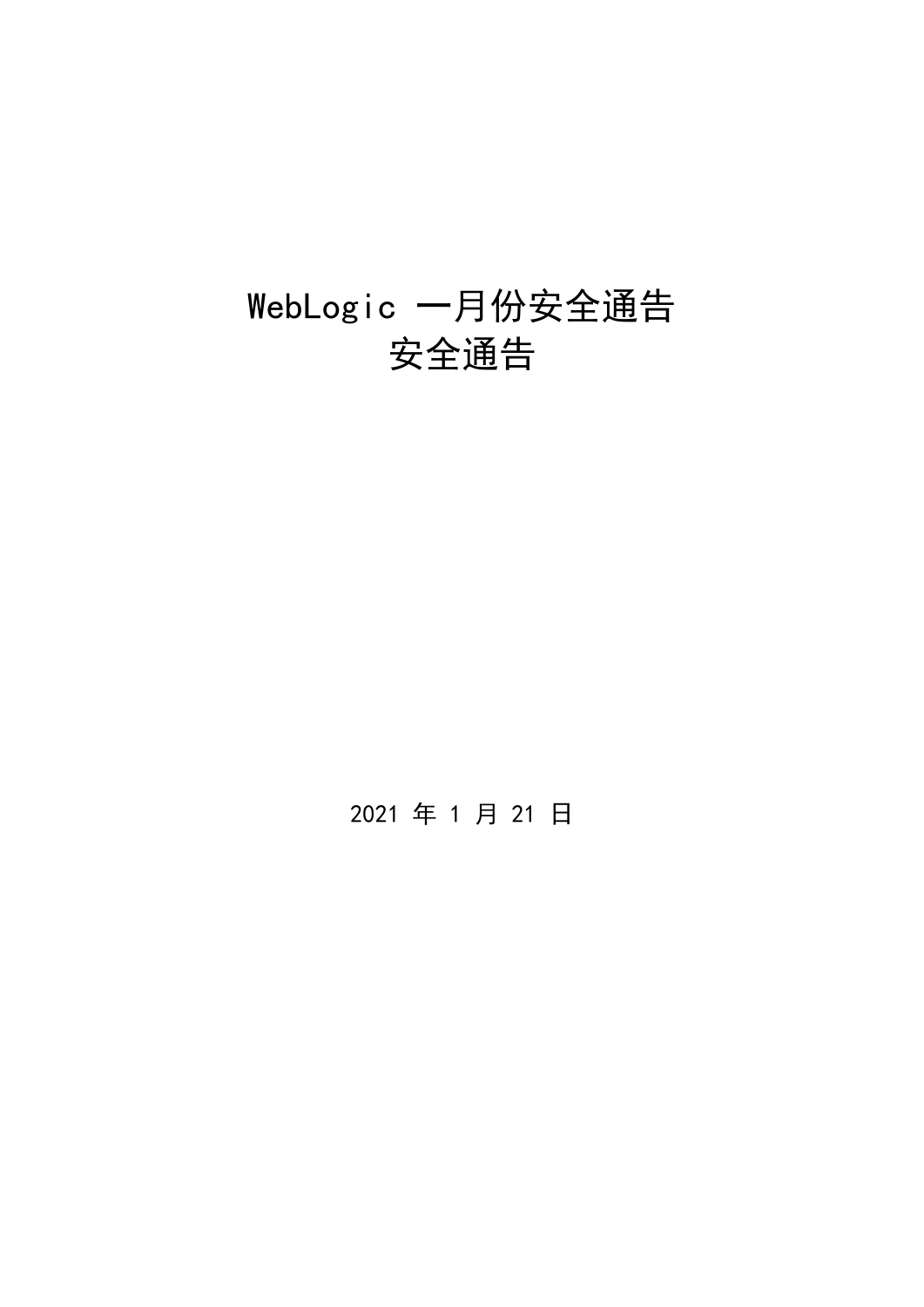## 目录

| $\Box$ . | 漏洞分析 | $\mathsf{h}$ |
|----------|------|--------------|
| 三、       | 影响范围 |              |
| 四、       | 解决万案 |              |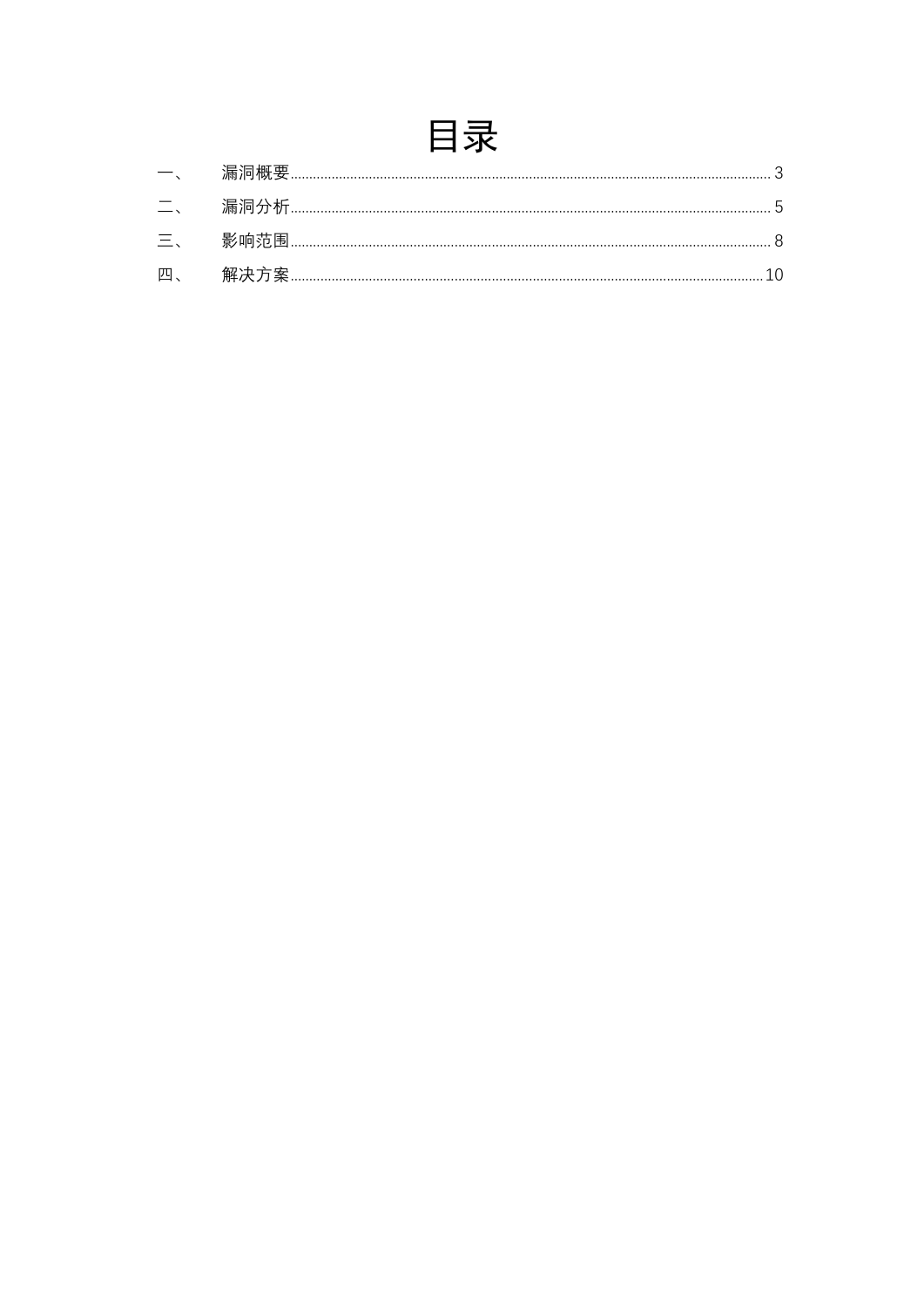## **一、 漏洞概要**

<span id="page-2-0"></span>

| 漏洞名称 | Oracle 一月份高危漏洞安全公告                |  |  |  |  |
|------|-----------------------------------|--|--|--|--|
| 威胁等级 | 高危                                |  |  |  |  |
|      | CVE-2021-2047                     |  |  |  |  |
|      | Oracle WebLogic Server 10.3.6.0.0 |  |  |  |  |
|      | Oracle WebLogic Server 12.1.3.0.0 |  |  |  |  |
|      | Oracle WebLogic Server 12.2.1.3.0 |  |  |  |  |
|      | Oracle WebLogic Server 12.2.1.4.0 |  |  |  |  |
|      | Oracle WebLogic Server 14.1.1.0.0 |  |  |  |  |
|      | CVE-2021-2108                     |  |  |  |  |
|      | Oracle WebLogic Server 12.2.1.3.0 |  |  |  |  |
|      | CVE-2021-1994                     |  |  |  |  |
| 影响范围 | Oracle WebLogic Server 10.3.6.0.0 |  |  |  |  |
|      | Oracle WebLogic Server 12.1.3.0.0 |  |  |  |  |
|      | CVE-2021-2064                     |  |  |  |  |
|      | Oracle WebLogic Server 12.2.1.3.0 |  |  |  |  |
|      | CVE-2021-2075                     |  |  |  |  |
|      | Oracle WebLogic Server 10.3.6.0.0 |  |  |  |  |
|      | Oracle WebLogic Server 12.1.3.0.0 |  |  |  |  |
|      | Oracle WebLogic Server 12.2.1.3.0 |  |  |  |  |
|      | Oracle WebLogic Server 12.2.1.4.0 |  |  |  |  |
|      | Oracle WebLogic Server 14.1.1.0.0 |  |  |  |  |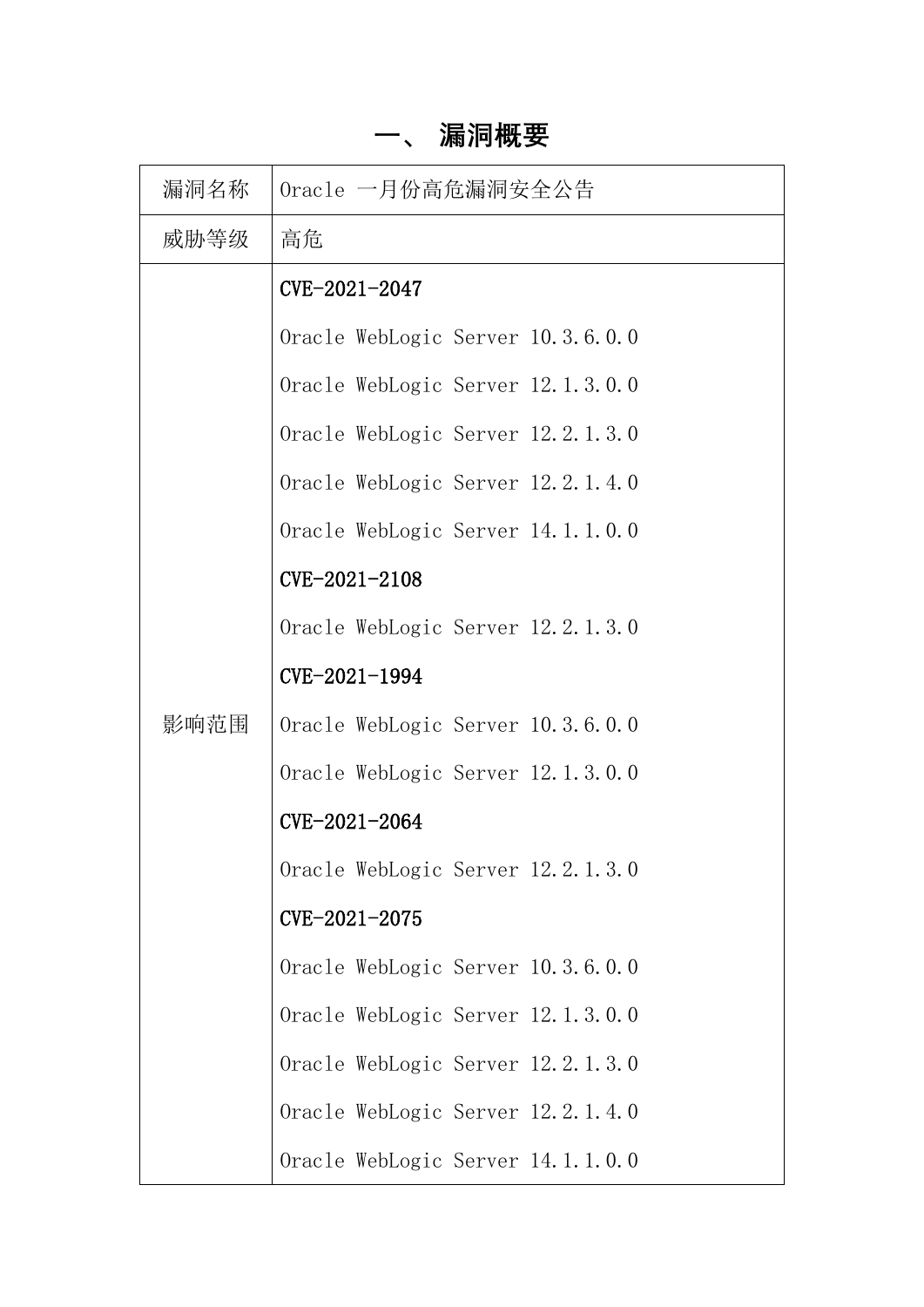|      | CVE-2020-14756                    |
|------|-----------------------------------|
|      | Oracle WebLogic Server 3.7.1.0    |
|      | Oracle WebLogic Server 12.1.3.0.0 |
|      | Oracle WebLogic Server 12.2.1.3.0 |
|      | Oracle WebLogic Server 12.2.1.4.0 |
|      | Oracle WebLogic Server 14.1.1.0.0 |
|      | CVE-2019-17195                    |
|      | Oracle WebLogic Server 12.2.1.3.0 |
|      | Oracle WebLogic Server 12.2.1.4.0 |
| 利用难度 | 未知                                |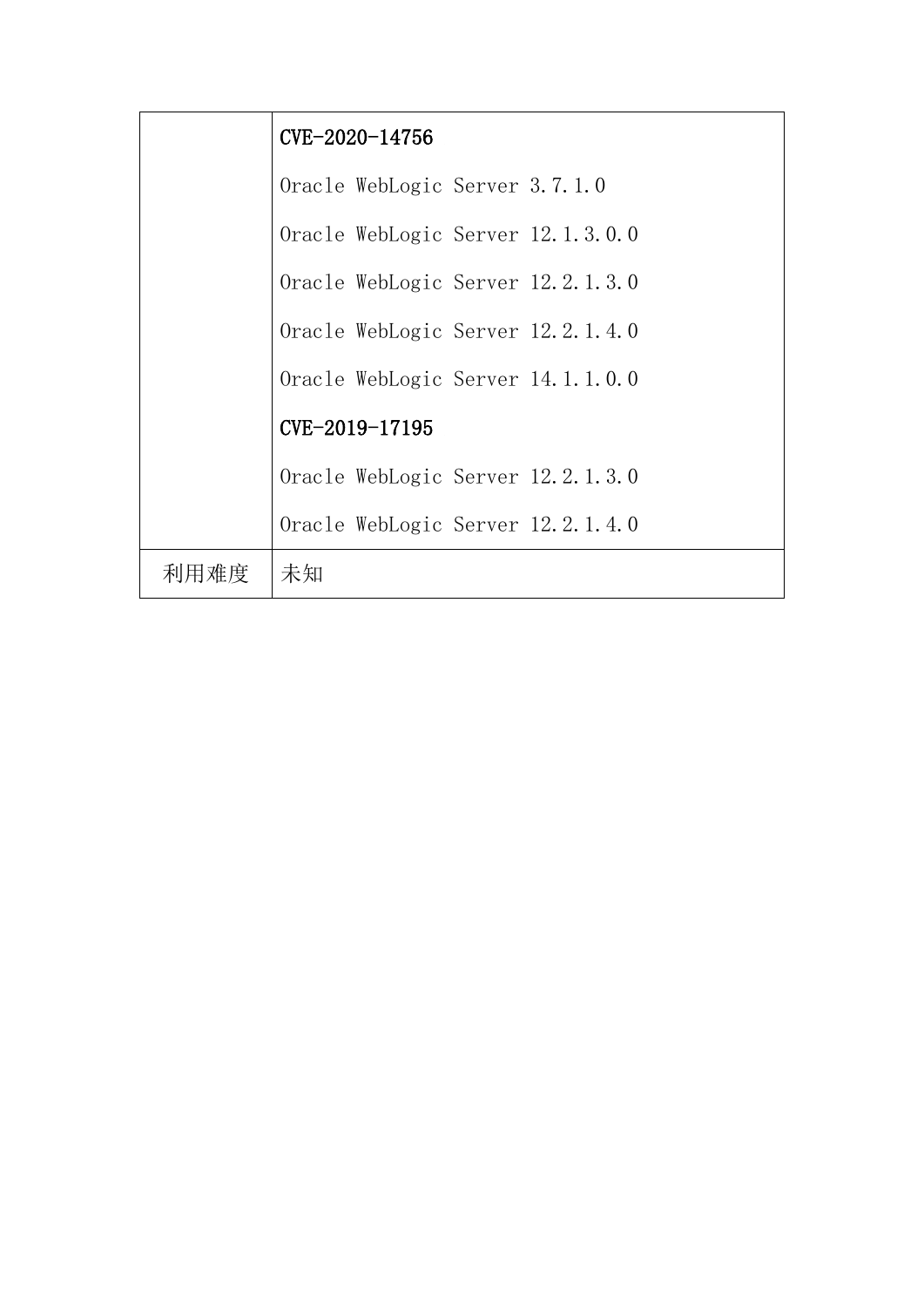## **二、 漏洞分析**

## <span id="page-4-0"></span>2.1 组件介绍

WebLogic 是美国 Oracle 公司出品的一个 application server, 确切的说是一个基于 JAVAEE 架构的中间件, WebLogic 是 用于开发、集成、部署和管理大型分布式 Web 应用、网络应用和数 据库应用的 Java 应用服务器。

将 Java 的动态功能和 Java Enterprise 标准的安全性引入大型 网络应用的开发、集成、部署和管理之中。WebLogic 是商业市场上 主要的 Java (J2EE) 应用服务器软件 (application server) 之 一,是世界上第一个成功商业化的 J2EE 应用服务器,具有可扩展 性,快速开发,灵活,可靠性等优势。

## 2.2 漏洞描述

Oracle 一月份发布的官方补丁通告中共发布了 329 个安全补 丁,其中 Weblogic 组件的高危漏洞有 7 个,cvss 评分为 9.8,分别 为 CVE-2021-2047、CVE-2021-2075、CVE-2021-2064、CVE-2021- 1994、CVE-2021-2108、CVE-2020-14756、CVE-2019-17195。漏洞危 害性较高,建议受影响的客户尽快更新官方发布的安全补丁。

## CVE-2021-2047

该漏洞允许未经身份验证的攻击者通过 fasterxml 反序列化数 据,攻击者成功利用此漏洞可以获得 Oracle WebLogic Server 权 限。

## CVE-2021-2075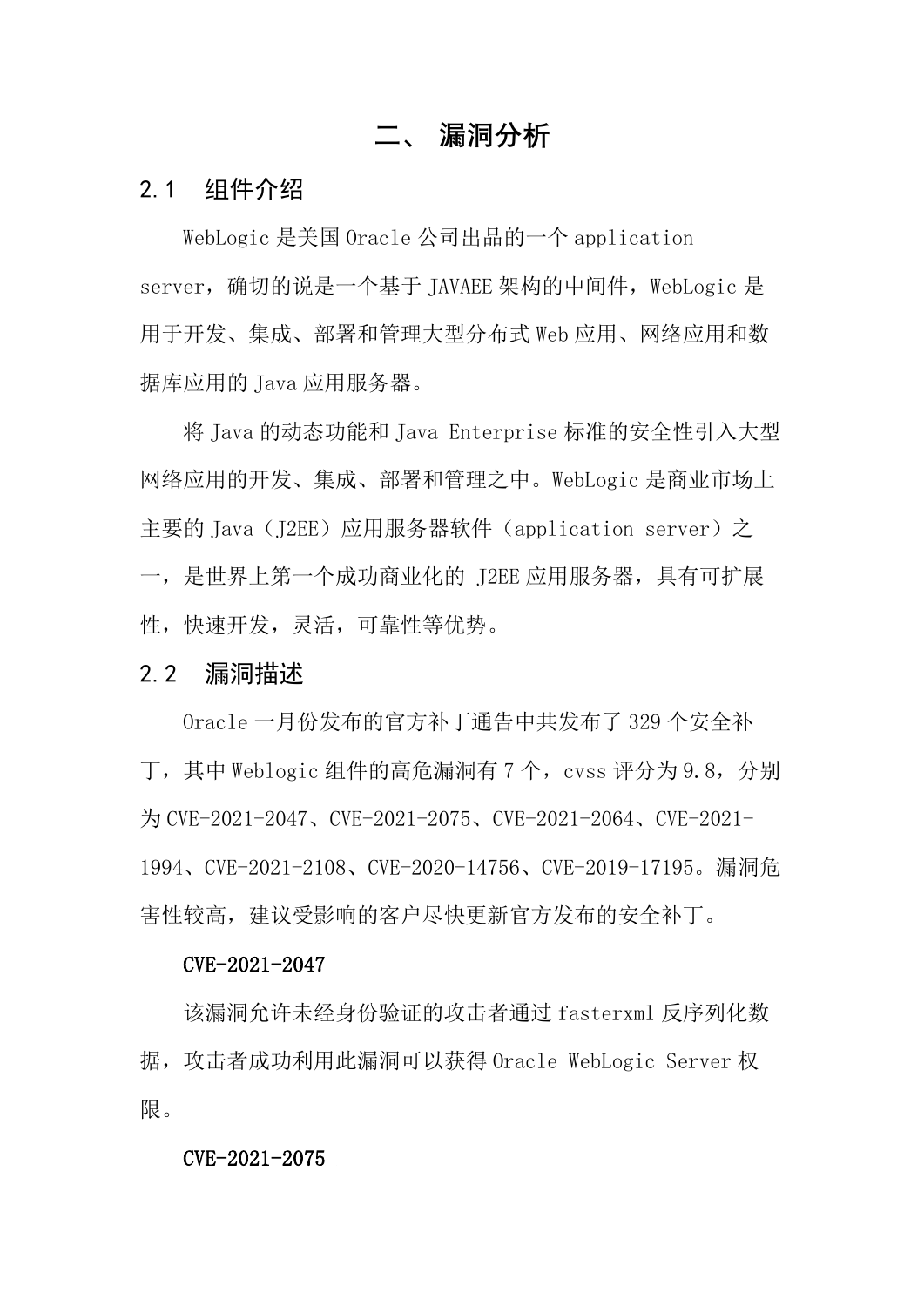该漏洞允许未经身份验证的攻击者通过 IIOP,T3 进行网络访 问,未经身份验证的攻击者成功利用此漏洞可以获得 Oracle WebLogic Server 权限。

#### CVE-2021-2064

该漏洞允许未经身份验证的攻击者通过 IIOP,T3 进行网络访 问,未经身份验证的攻击者成功利用此漏洞可以获得 Oracle WebLogic Server 权限。

#### CVE-2021-1994

该漏洞允许未经身份验证的攻击者通过 HTTP 进行网络访问, 未 经身份验证的攻击者成功利用此漏洞可以获得 Oracle WebLogic Server 权限。

#### CVE-2021-2108

该漏洞允许未经身份验证的攻击者通过 IIOP,T3 进行网络访 问,未经身份验证的攻击者成功利用此漏洞可以获得 Oracle WebLogic Server 权限。

#### CVE-2020-14756

该漏洞允许未经身份验证的攻击者通过 IIOP,T3 进行网络访 问,未经身份验证的攻击者成功利用此漏洞可以获得 Oracle WebLogic Server 权限。

#### CVE-2019-17195

该漏洞允许未经身份验证的攻击者通过 HTTP 进行网络访问, 未 经身份验证的攻击者成功利用此漏洞可以获得 Oracle WebLogic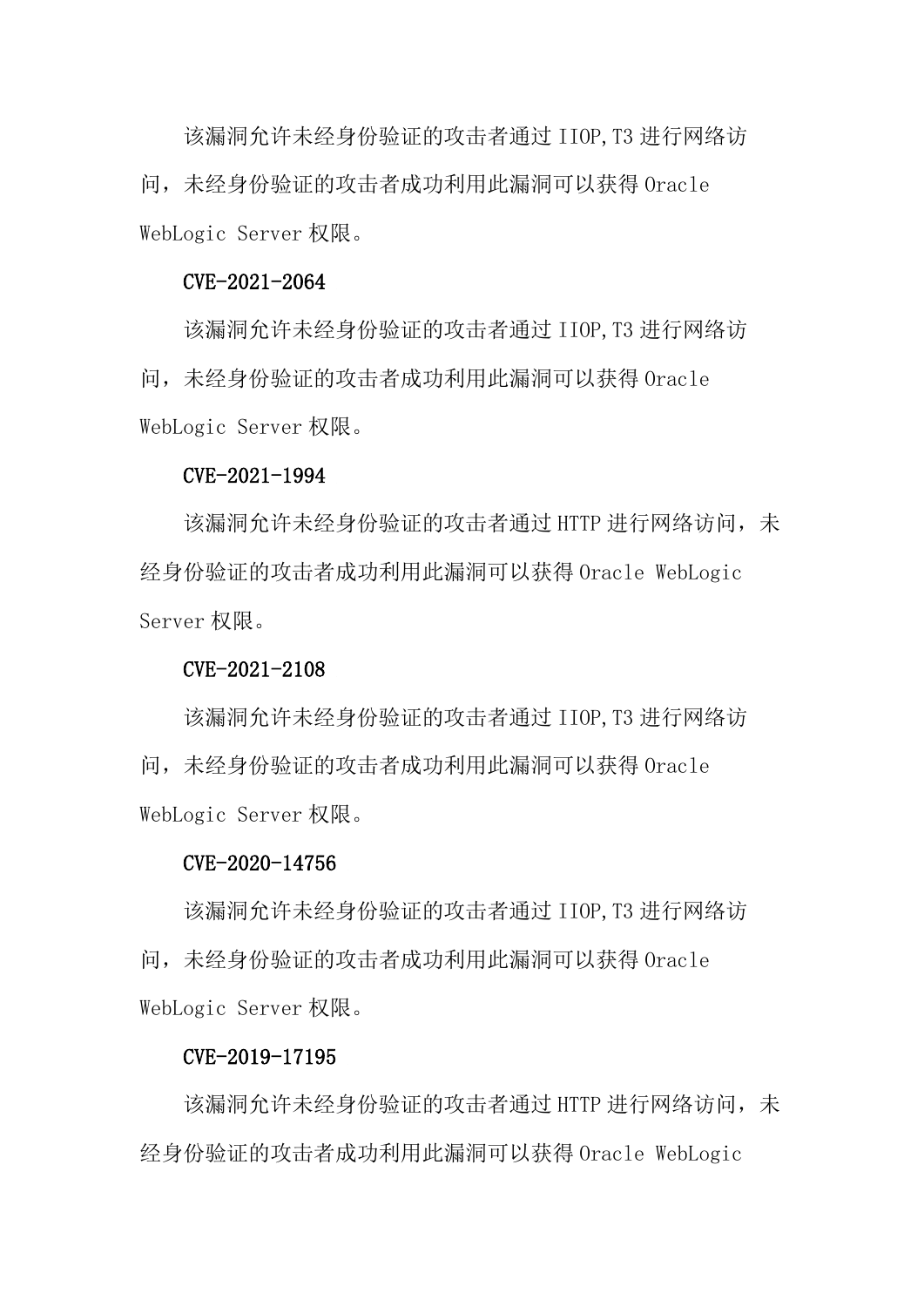Server 权限。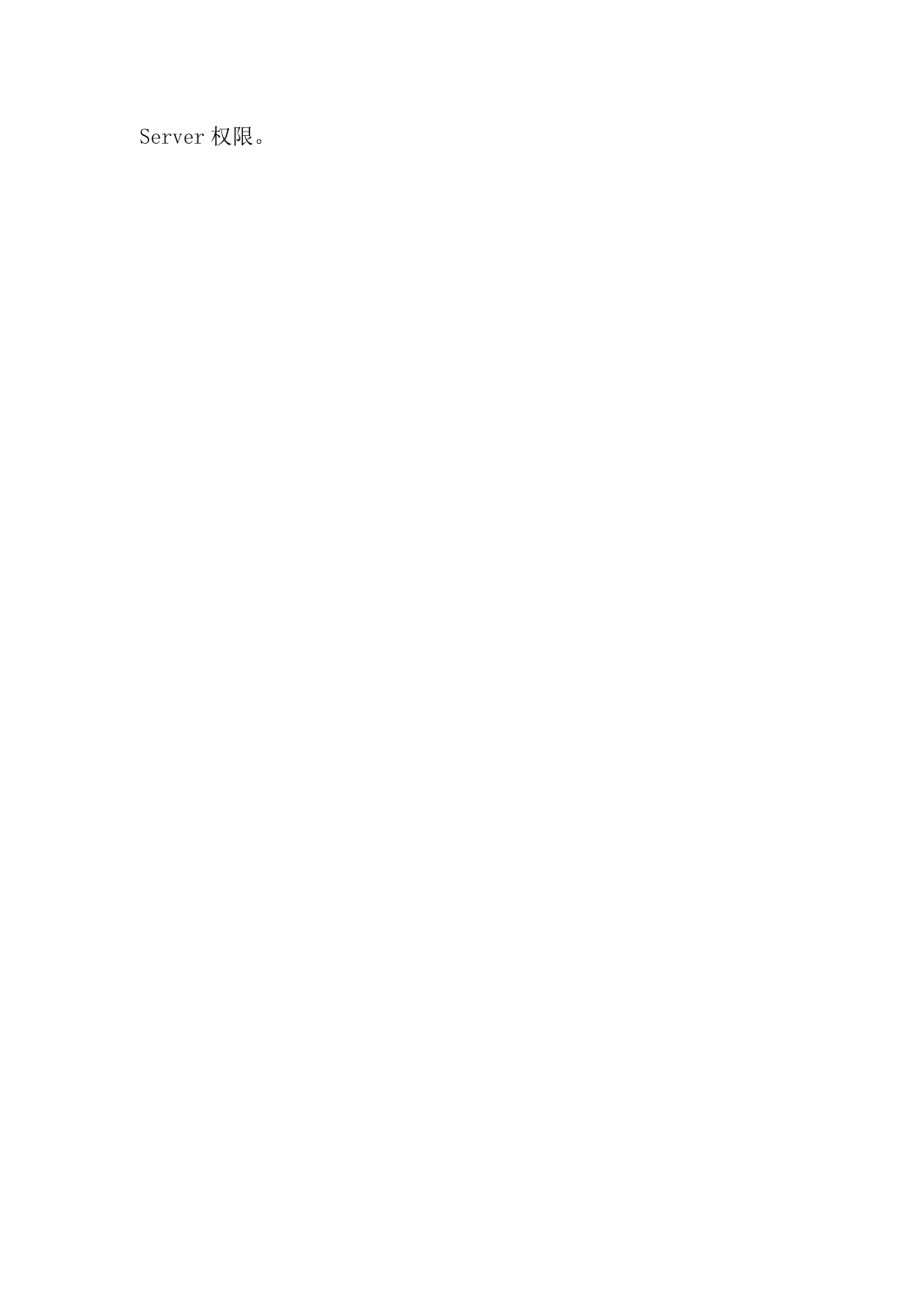## **三、 影响范围**

## <span id="page-7-0"></span>3.1. 目前受影响的 Weblogic 版本

## CVE-2021-2047

Oracle WebLogic Server 10.3.6.0.0

Oracle WebLogic Server 12.1.3.0.0

Oracle WebLogic Server 12.2.1.3.0

Oracle WebLogic Server 12.2.1.4.0

Oracle WebLogic Server 14.1.1.0.0

## CVE-2021-2108

Oracle WebLogic Server 12.2.1.3.0

## CVE-2021-1994

Oracle WebLogic Server 10.3.6.0.0

Oracle WebLogic Server 12.1.3.0.0

## CVE-2021-2064

Oracle WebLogic Server 12.2.1.3.0

## CVE-2021-2075

Oracle WebLogic Server 10.3.6.0.0

Oracle WebLogic Server 12.1.3.0.0

Oracle WebLogic Server 12.2.1.3.0

Oracle WebLogic Server 12.2.1.4.0

Oracle WebLogic Server 14.1.1.0.0

## CVE-2020-14756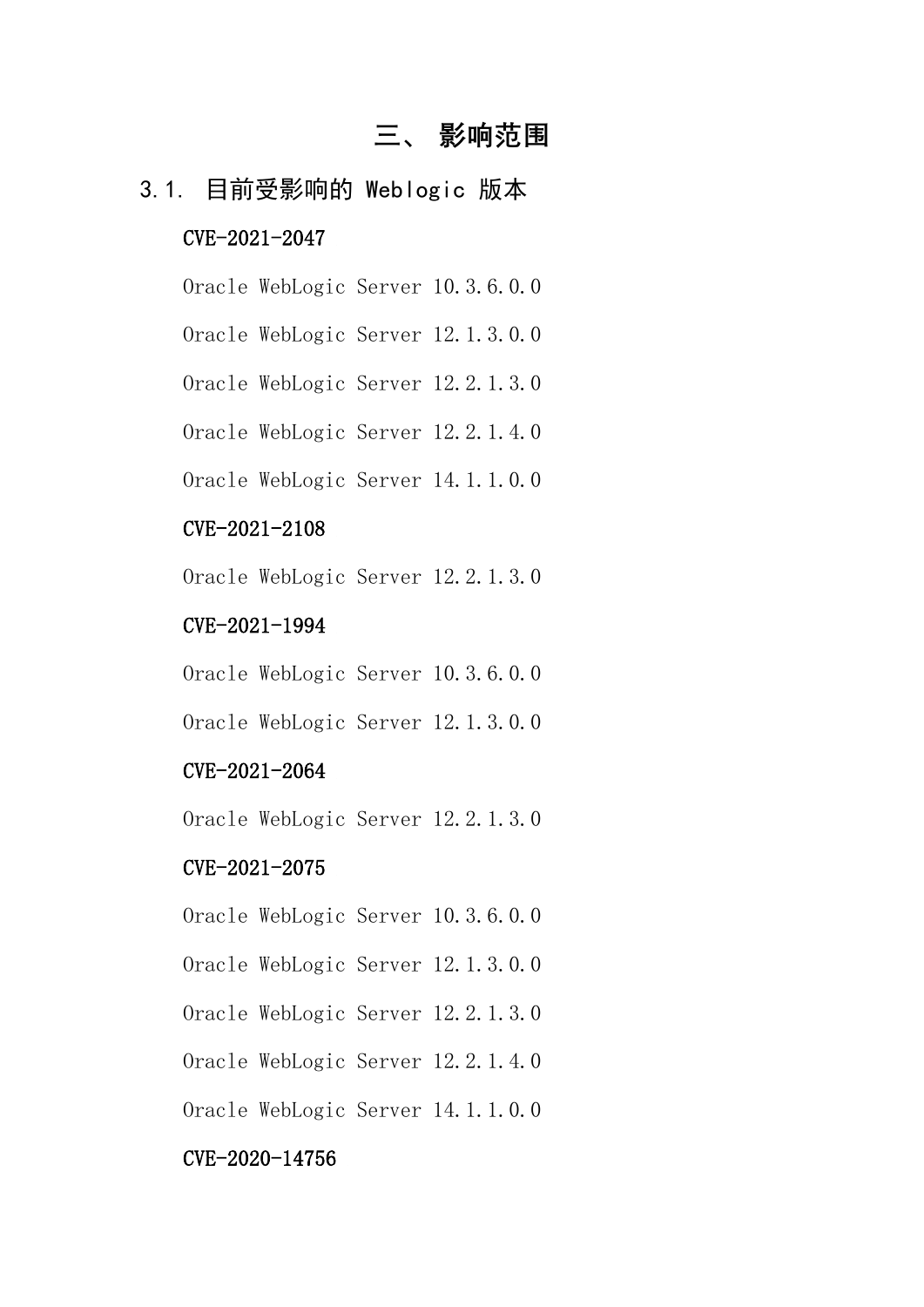Oracle WebLogic Server 3.7.1.0

Oracle WebLogic Server 12.1.3.0.0

Oracle WebLogic Server 12.2.1.3.0

Oracle WebLogic Server 12.2.1.4.0

Oracle WebLogic Server 14.1.1.0.0

## CVE-2019-17195

Oracle WebLogic Server 12.2.1.3.0

Oracle WebLogic Server 12.2.1.4.0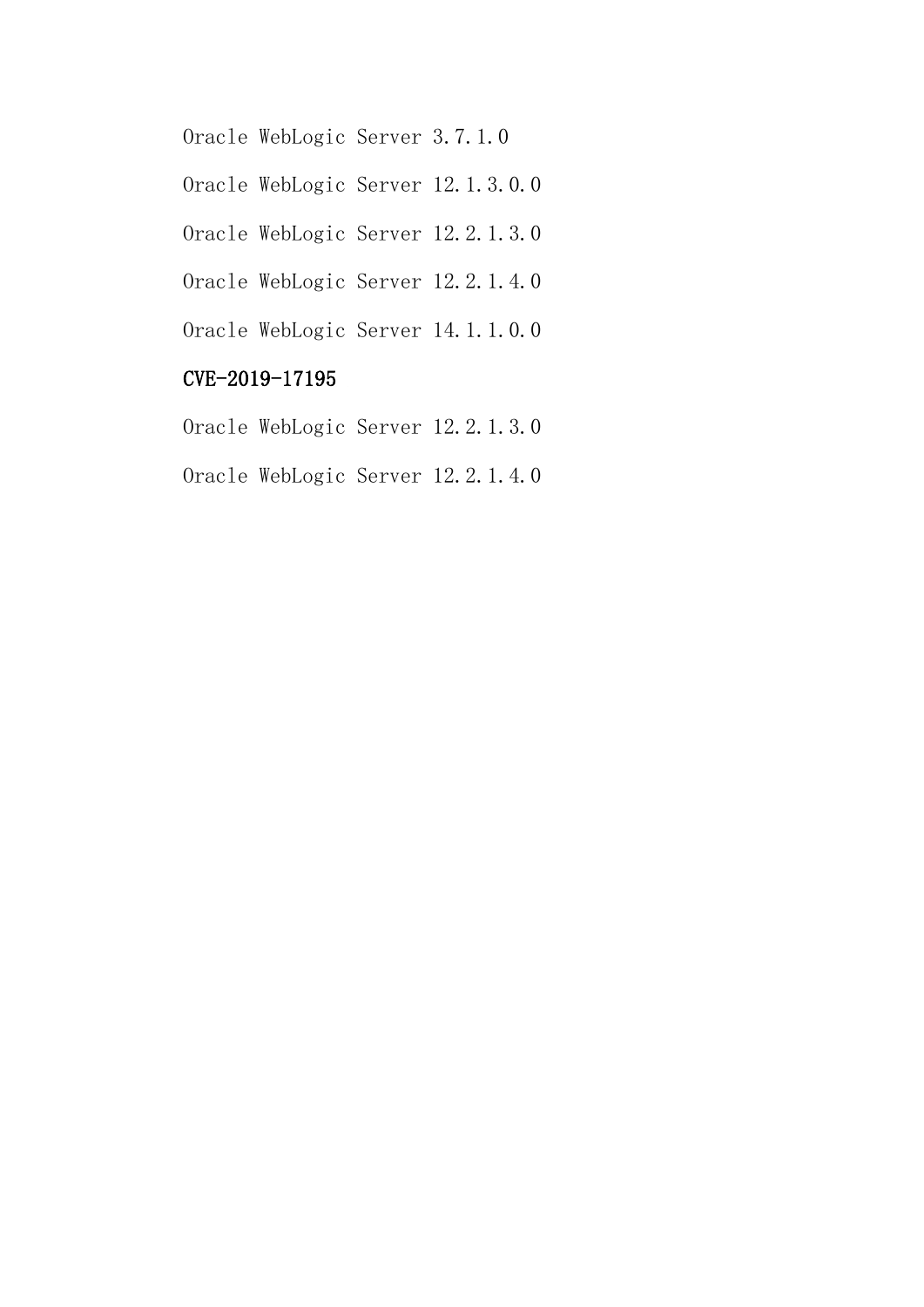## **四、 解决方案**

## <span id="page-9-0"></span>4.1、官方解决方案

目前厂商已发布升级补丁修复漏洞,请受影响用户尽快进行升 级加固。补丁获取链接:

https://www.oracle.com/security-alerts/cpujan2021.html 4.2、临时解决方案

## (1) 可通过关闭 IIOP 协议对此漏洞进行临时防御

在 WebLogic 控制台中, 选择"服务"->"AdminServer"->" 协议",取消"启用 IIOP"的勾选。并重启 WebLogic 项目, 使配 置生效。

| CHACLE Weblage beyon accommodations                                                                                         |                                                                                                                                                                                     | ۰                                           |
|-----------------------------------------------------------------------------------------------------------------------------|-------------------------------------------------------------------------------------------------------------------------------------------------------------------------------------|---------------------------------------------|
| <b>Rikind</b><br><b>NGRANGHAM</b><br>miarman, singles ticement<br>※1417年に、初期の新規にの構え、                                        | A 27 in each id in we 1<br>1967<br>07-Sex Jersey (1980) - 100-St 200-St 2000 - 100-St 200-St 2000 - 200-St 200-St 200-St<br>Advertising \$1.000<br>\$9.99.0000.00.00.00.00.00.00.00 | <b>SM. Addings   SSSI book Newsle</b>       |
| E.                                                                                                                          | -980 977 000 000 32<br>an.<br>RETH STUDERED ERROR SERVICE TRULIN, JO SP. LEWIS CONTRACTOR CONTROL MAN. ROAD.<br>11.03 AM 1004<br>$+38$<br>ain.                                      | <b>SUASSANADRA GULLEN ACRAR DE LA RADE.</b> |
| <b>MILLE</b><br>$-100$ (2.8 cm)<br>$-$ Eliminati<br>$-580$ - Pane<br>Academic<br><b>Thursdallabox</b><br><b>Harald Will</b> |                                                                                                                                                                                     | ○○ 深信服千里目安全实验室                              |
| Drug St.<br><b>Distinguish 20</b><br><b>Married ST</b><br>$-$ 0.01                                                          |                                                                                                                                                                                     |                                             |

## (2) 对 T3 服务进行控制